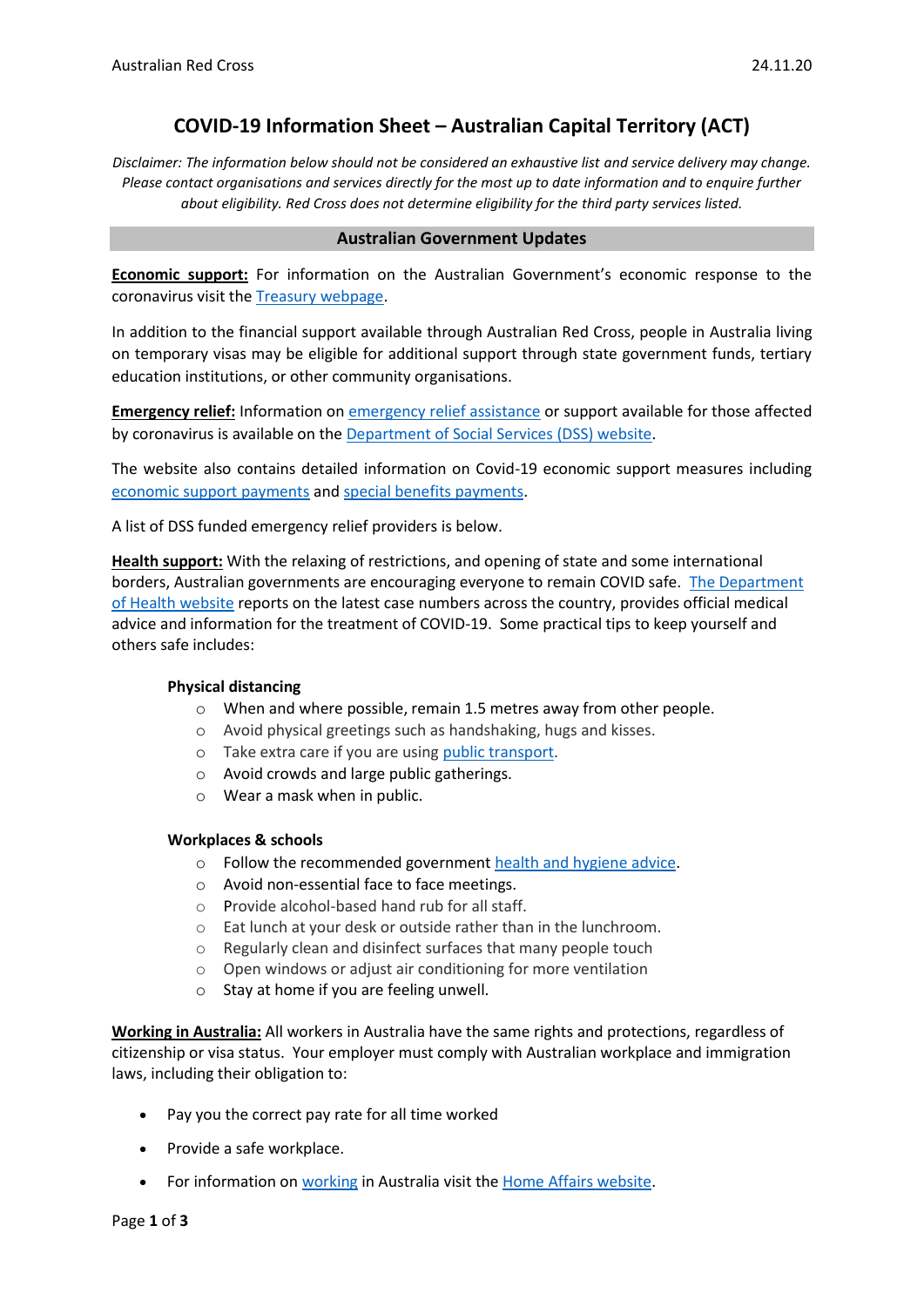The Fair Work [Ombudsman](https://www.fairwork.gov.au/) provides education, assistance, advice and guidance to employers and employees, and can inquire into and investigate breaches of the Fair Work Act.

Additionally, the Australian Red Cross' [Support for Trafficked People Program](https://www.redcross.org.au/get-help/help-for-migrants-in-transition/trafficked-people) provides assistance for people who have experienced forced labour, human trafficking, labour exploitation and forced marriage. For more information, [visit the website here.](https://www.redcross.org.au/get-help/help-for-migrants-in-transition/trafficked-people)

### **DSS emergency relief providers**

## **Belconnen**

| <b>YWCA Canberra</b><br>$\bullet$                        | $(02)$ 6185 2000 |
|----------------------------------------------------------|------------------|
| The Salvation Army<br>$\bullet$                          | (02) 6254 8901   |
| St Vincent De Paul Society<br>$\bullet$                  | (02) 6282 2722   |
| Migrant & Refugee Settlement Australia Inc.<br>$\bullet$ | (02) 6248 8577   |
| Communities @ Work<br>$\bullet$                          | (02) 6293 6500   |
| Anglicare NSW & ACT<br>$\bullet$                         | (02) 6245 7100   |
| <b>Canberra East</b>                                     |                  |
| <b>YWCA Canberra</b><br>$\bullet$                        | $(02)$ 6185 2000 |
| The Salvation Army<br>$\bullet$                          | (02) 6254 8901   |
| St Vincent De Paul Society<br>$\bullet$                  | (02) 6282 2722   |
| Migrant & Refugee Settlement Australia Inc.<br>$\bullet$ | (02) 6248 8577   |
| Communities @ Work<br>$\bullet$                          | (02) 6293 6500   |
| Anglicare NSW & ACT                                      | (02) 6245 7100   |
| Gungahlin                                                |                  |
|                                                          |                  |
| <b>YWCA Canberra</b><br>$\bullet$                        | $(02)$ 6185 2000 |
| The Salvation Army<br>$\bullet$                          | $(02)$ 6254 8901 |
| St Vincent De Paul Society<br>$\bullet$                  | (02) 6282 2722   |
| Migrant & Refugee Settlement Australia Inc.<br>$\bullet$ | (02) 6248 8577   |
| Communities @ Work<br>$\bullet$                          | (02) 6293 6500   |
| Anglicare NSW & ACT<br>$\bullet$                         | (02) 6245 7100   |
| <b>North Canberra</b>                                    |                  |
| <b>YWCA Canberra</b><br>٠                                | (02) 6185 2000   |
| The Salvation Army<br>$\bullet$                          | (02) 6254 8901   |
| St Vincent De Paul Society<br>$\bullet$                  | (02) 6282 2722   |
| Migrant & Refugee Settlement Australia Inc.<br>$\bullet$ | (02) 6248 8577   |
| Communities @ Work<br>$\bullet$                          | (02) 6293 6500   |
| Anglicare NSW & ACT<br>$\bullet$                         | (02) 6245 7100   |
| <b>South Canberra</b>                                    |                  |

| $\bullet$ | YWCA Canberra      | $(02)$ 6185 2000 |
|-----------|--------------------|------------------|
|           | The Salvation Army | (02) 6254 8901   |